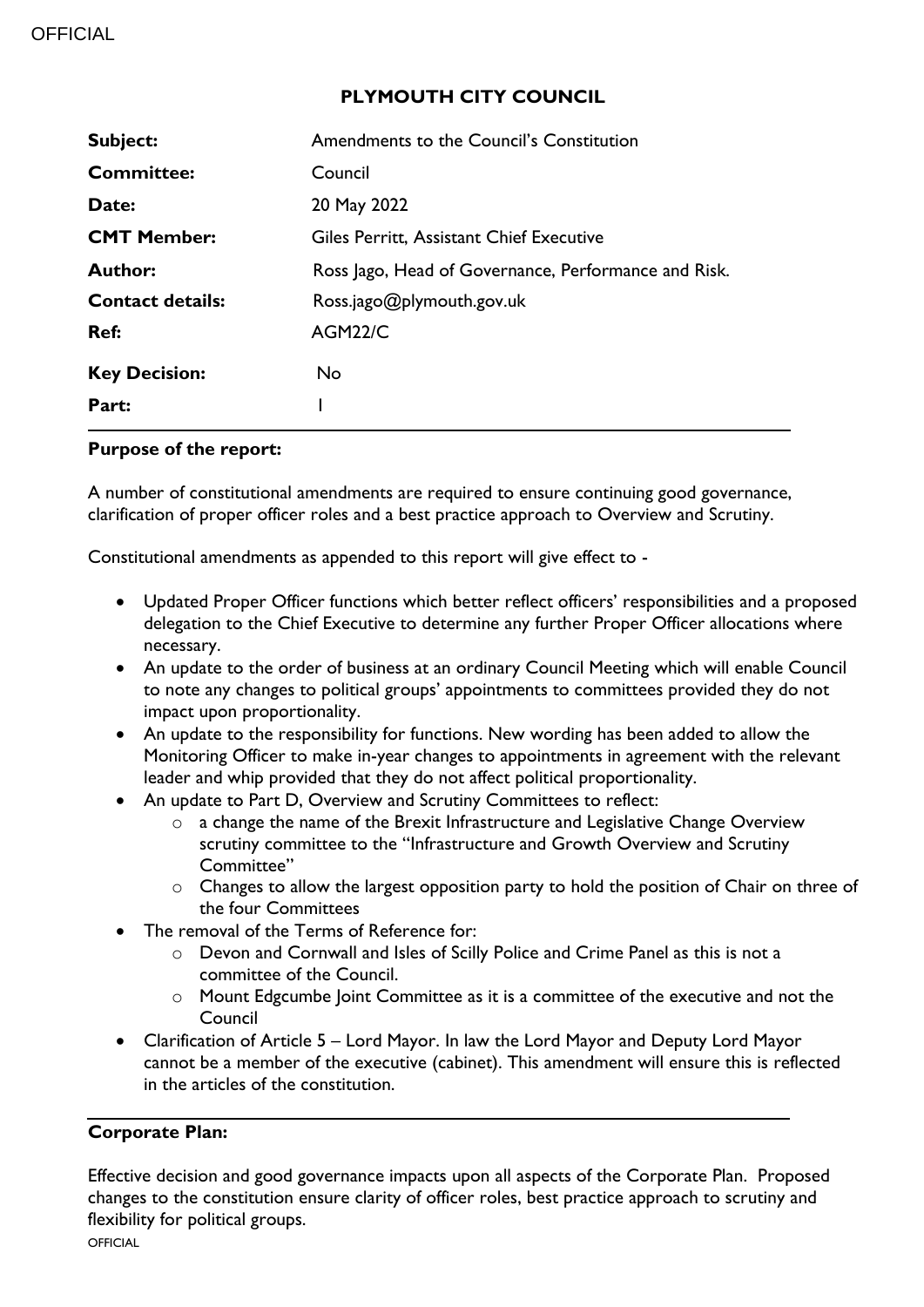#### **OFFICIAL**

Further reviews of the scrutiny function and the constitution will take place across the coming municipal year and will considered at the Audit and Governance Committee and through the Council's scrutiny function.

#### **Implications for Medium Term Financial Plan and Resource Implications: Including finance, human, IT and land:**

There are no financial implications of the amendments to the Constitution as appended.

### **Other Implications: e.g. Child Poverty, Community Safety, Health and Safety and Risk Management:**

There are no other implications of the amendments to the Constitution as appended.

#### **Equality and Diversity:**

Has an Equality Impact Assessment been undertaken? No

#### **Recommendations and Reasons for recommended action:**

That Council agrees to –

- 1. to remove the Devon, Cornwall and Isles of Scilly Police and Crime Panel terms of reference;
- 2. to remove Mount Edgcumbe Joint Committee terms of reference;
- 3. amendments as detailed in attached appendices.

#### **Alternative options considered and rejected:**

Not reviewing the constitution would mean that the Council's statutory duty to maintain and keep under review a Constitution which must comply with the provisions of the Local Government Act 2000 would not be met.

#### **Published work / information:**

**N/A**

#### **Sign off:**

| Fin | N/A | -eg | E /38 <br>0522 | $\overline{Off}$ | Mon $ E /38$   HR<br>623/<br>0522 | N/A | <b>Assets</b>                                                     | N/ | N/A | Strat<br>Proc | N/A |
|-----|-----|-----|----------------|------------------|-----------------------------------|-----|-------------------------------------------------------------------|----|-----|---------------|-----|
|     |     |     |                |                  |                                   |     | Originating SMT Member - Giles Perritt, Assistant Chief Executive |    |     |               |     |
|     |     |     |                |                  |                                   |     |                                                                   |    |     |               |     |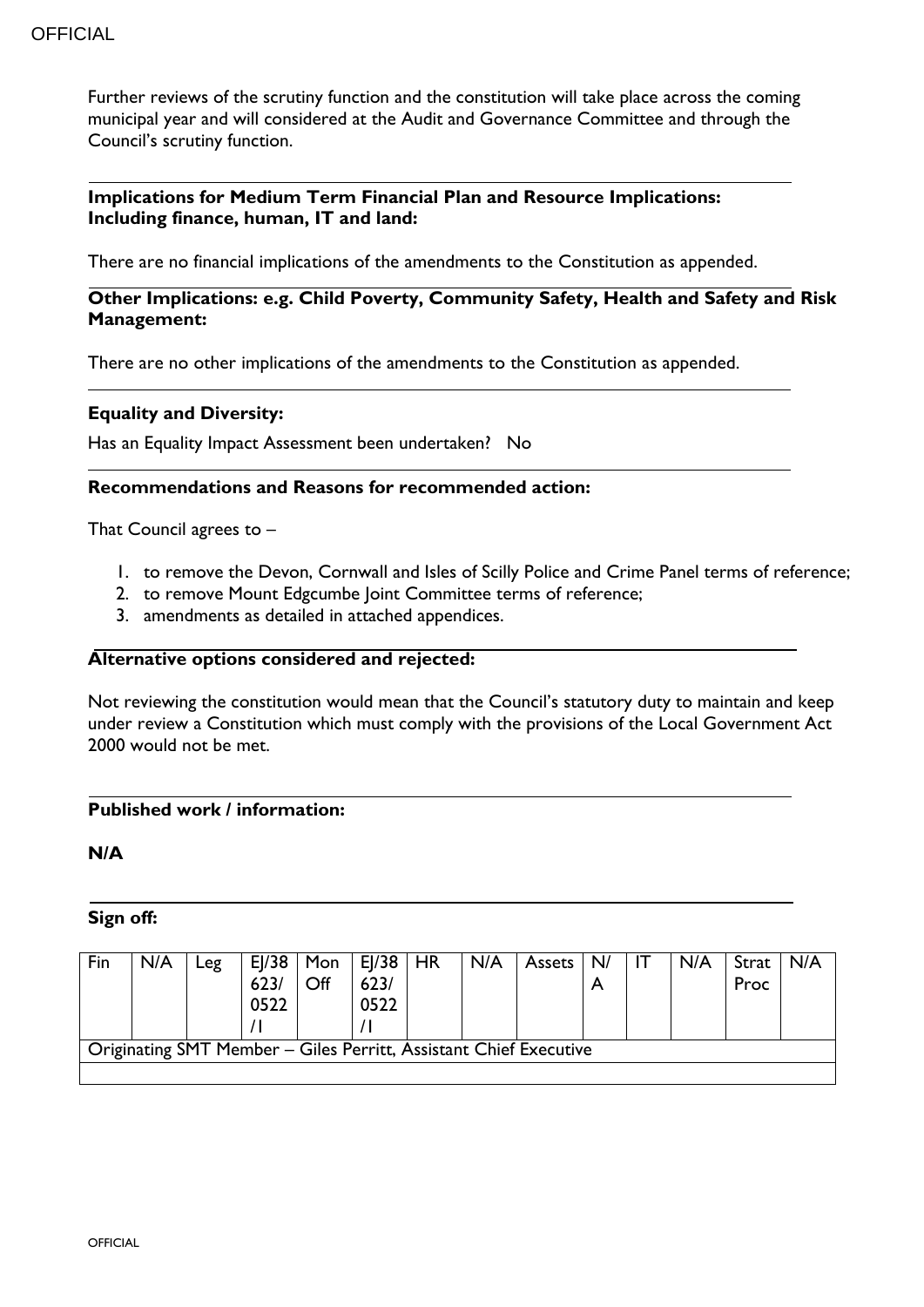### **Amendment to Part A, Article 5**

Amendments appear in yellow

# **4. Article 5 – Lord Mayor and Chair of the Council**

# **4.1. Appointment of the Lord Mayor**

- 4.1.1. The Lord Mayor will be elected by the Council annually.
- 4.1.2. Each municipal year the Council will appoint a panel of Councillors to receive nominations from amongst the Council for a Councillor to hold the position of Lord Mayor for the coming municipal year. The panel will make a recommendation to Full Council prior to the Annual Meeting from amongst the persons nominated.
- 4.1.3. Following the panel's recommendation the nominee shall within 4 weeks notify the panel of his or her recommendation for the position of Deputy Lord Mayor.

### **4.2.Role and functions of the Lord Mayor**

- 4.2.1. The Lord Mayor, and in his or her absence the Deputy Lord Mayor, represents the Council at civic and ceremonial events.
- 4.2.2. The Lord Mayor, and in his or her absence the Deputy Lord Mayor, chairs Council meetings. (In the absence of both, Council will elect a person to chair the meeting). In chairing Council, the Lord Mayor will:
	- promote the purpose of the Constitution
	- interpret the Constitution
	- get the business done efficiently but pay attention to the rights of all Councillors and the interests of local people
	- make Council a place for discussing the concerns of local people
	- encourage the public to take part in the Council's activities

4.2.3. The Lord Mayor and the Deputy Lord Mayor may not be a member of the Cabinet.

### **Amendment to Part A, Article 6**

Amendments appear in yellow

### **6.5 The Cabinet**

#### **Form and Composition**

The Cabinet will consist of the Leader, and Deputy Leader (who may also hold a portfolio), together with Cabinet members. Cabinet members will be appointed by the Leader and notified to the Council. In accordance with the Local Government Act 2000 (Part II Sec. 11 Para. 8) the Cabinet may not consist of more than 10 members.

No member of Cabinet will serve on Overview and Scrutiny Committees.

No member of Cabinet will serve as Lord Mayor or Deputy Lord Mayor.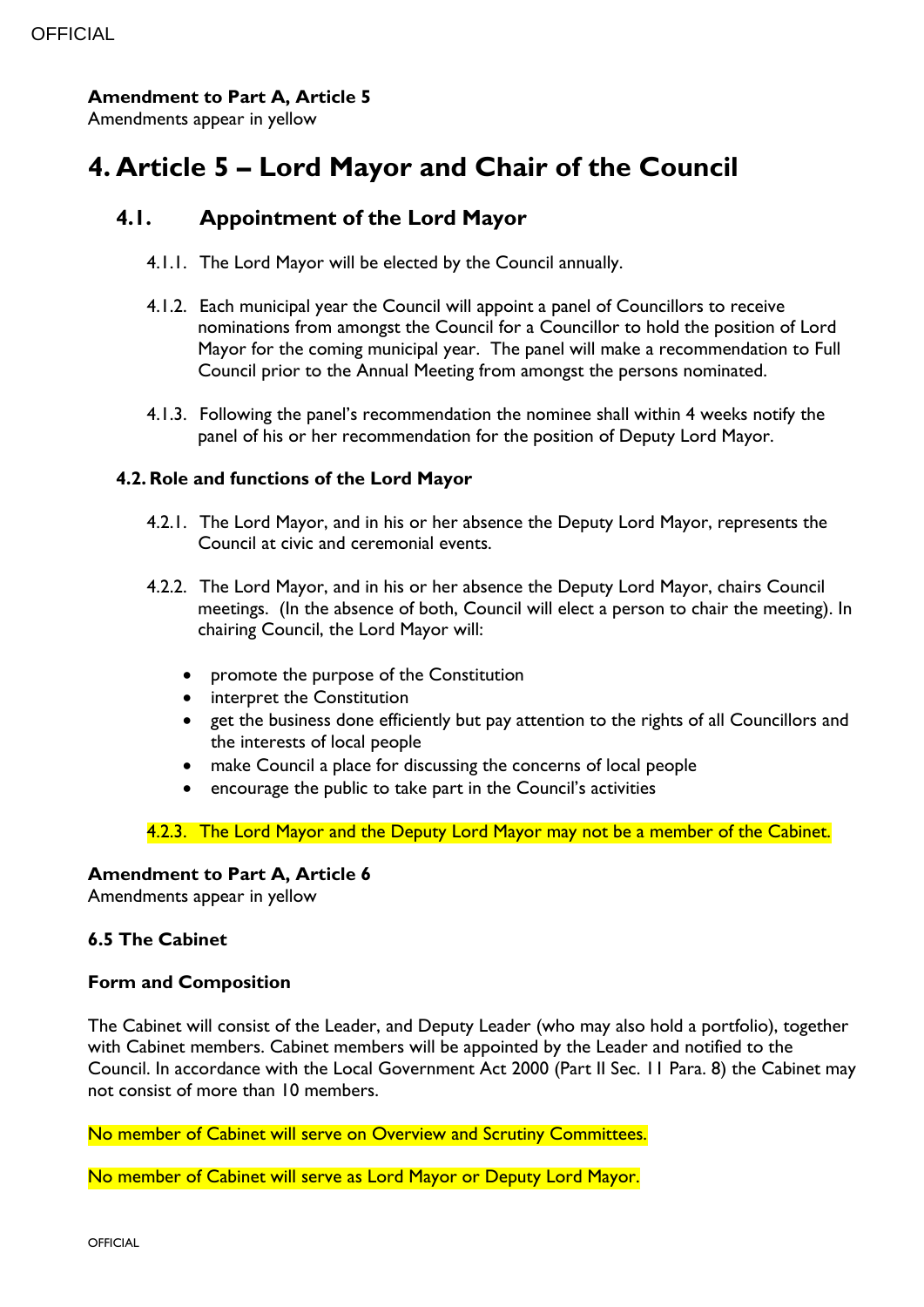### PLYMOUTH CITY COUNCIL CONSTITUTION **PART D: OVERVIEW AND SCRUTINY FUNCTIONS & PROCEDURES**

### **1. Overview and Scrutiny Functions**

- **2.** The aims of the Overview and Scrutiny process are to-
	- add value to Council business and decision-making;
	- hold the Cabinet to account;
	- monitor the budget and performance of services;
	- assist the Council in the development of policy and review the effectiveness of the implementation of Council policy;
	- review relevant central government policy development and legislation to assess the impact on the City and make recommendations to Cabinet.

#### **3. Scrutiny Management Board**

3.1. The purpose of the Scrutiny Management Board is to manage scrutiny in a way that ensures the functions of overview and scrutiny are fairly balanced across all aspects of the Council's work, with a view to improving services, reducing inequalities and improving outcomes for the people of Plymouth.

#### **4. Role of the Scrutiny Management Board**

- To ensure that work is allocated fairly across the four scrutiny committees and reflects all aspects of the Council's work by providing oversight and direction to the committees' work programmes
- To ensure corporate and cross cutting business is dealt with by the relevant committee
- To review performance against the relevant corporate priorities and inform work programmes as appropriate
- To commission select committee reviews where necessary and appropriate
- To receive for information, and oversee implementation of, recommendations made by each Scrutiny Committee
- To plan and oversee implementation of the process for annual Budget Scrutiny
- To produce an annual scrutiny report to Council (in conjunction with the scrutiny committees)
- To review national best practice and guidance in relation to overview and scrutiny and recommend any changes to the way overview and scrutiny is undertaken as a result
- 4.1. **Membership**  the Scrutiny Management Board will consist of the Chairs of each of the scrutiny committees. The relevant committee Vice-Chair can act as substitute for the relevant Chair if required.
- 4.2. **Chair** the Chair of the Board will be from the group in administration.
- 4.3. **Vice-Chair** the Vice-Chair will be from the main opposition group.

#### **5. Role of Overview and Scrutiny Committees**

- 5.1.The relevant scrutiny committee will:
	- hear call-ins, Councilors' call for action and petitions;
	- approve time limited select committees for issues within its remit;
	- monitor performance against the relevant corporate priorities;
	- receive finance and performance reports;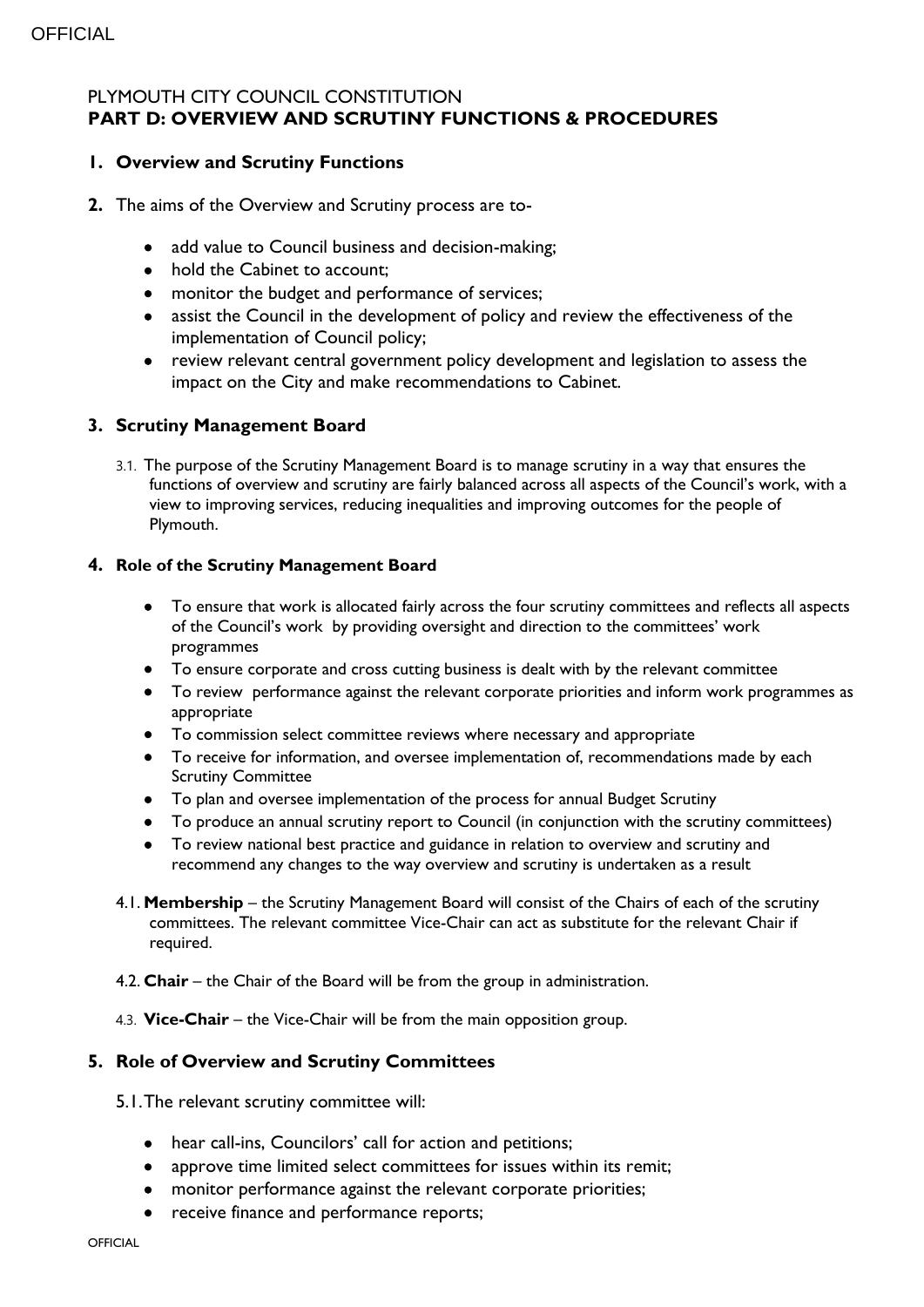- agree recommendations to Cabinet, Council and partner organisations;
- agree appointments of co-opted representatives;
- monitor the forward plan;
- help Council and the Cabinet to develop policy by studying issues in detail through time limited Select Committees;
- review new and developing legislation to assess its impact on the city;
- consider and introduce schemes to involve the public in developing policy;
- work with national, regional and local organisations to promote the interest of local people.

#### **6. Infrastructure and Growth Overview and Scrutiny Committee**

- 6.1.Responsibility for
	- Relevant policies in the Plymouth Plan
	- **Response to Central Government's Policy Making**
	- Capital Programme
	- **•** Strategic Procurement
	- Corporate Property
	- Development planning
	- **•** Strategic Highways
	- **•** Economic Development
	- Heart of the South West Productivity Plan
	- Strategic Transport policies and strategies
	- Cultural Infrastructure
	- Climate change and sustainability
	- Reviewing impact of Brexit on the city
	- Proposing measures that Government should take to provide stability for the council and partners in light of Brexit
	- Exploring powers could be devolved from the EU directly to local authorities
	- Hear call-ins relevant to the role of the committee

#### 6.2.Partnership links

- Growth Board
- Joint Committee for Heart of the South West
- Heart of the South West Local Enterprise Partnership
- 6.3.**Membership** All members of the Committee will adhere to the general rules of Overview and Scrutiny. There are thirteen members of the Committee including the Chair and Vice Chair.
- 6.4.**Chair** The Chair will be from the group in administration and will be a member of the Scrutiny Management Board.
- 6.5.**Vice Chair** The Vice Chair will be from the largest opposition group and will act as substitute for the Chair on the Scrutiny Management Board.
- 6.6.**Urgent Decisions** Urgent decisions will be reviewed by the Chair with relevant responsibilities

### **7. Performance, Finance and Customer Focus Overview and Scrutiny Committee**

**OFFICIAL**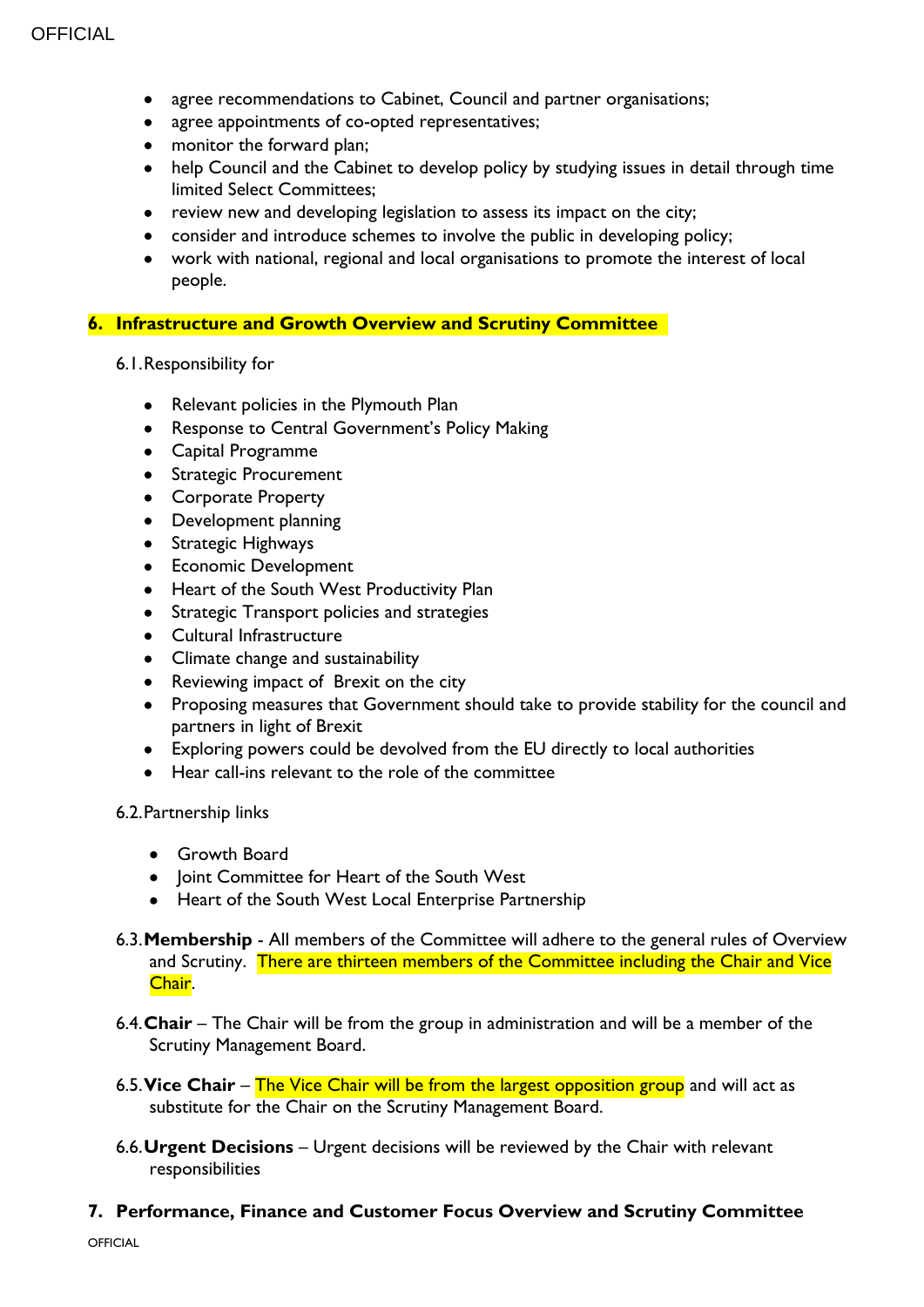- 7.1.Responsibility for
	- Relevant policies in the Plymouth Plan
	- Corporate Performance Monitoring
	- Financial Performance Monitoring
	- Annual Budget Setting Process
	- Medium Term Financial Strategy
	- Revenues and benefits
	- **•** Homelessness
	- Communications
	- **•** Human resources
	- Audit and Risk
	- Transformation
	- **•** Bereavement Services and Register Office
	- **•** Community Safety
	- Customer Services
	- Street scene and Waste
	- **•** Parking
	- Hear call-ins relevant to the role of the committee

#### 7.2.Partnership links

- Health and Wellbeing Board
- Safer Plymouth
- Police and Crime Panel
- 7.3.**Membership** All members of the Committee will adhere to the general rules of Overview and Scrutiny. There are thirteen members of the Committee including the Chair and Vice Chair.
- 7.4. Chair The Chair will be from the largest opposition group and will be a member of the Scrutiny Management Board.
- 7.5.**Vice Chair** The Vice Chair will be from the group in administration and will act as substitute for the Chair on the Scrutiny Management Board.
- 7.6.**Urgent Decisions** Urgent decisions will be reviewed by the Chair with relevant responsibilities

#### **8. Education and Children's Social Care Overview and Scrutiny Committee**

- 8.1.Responsibility for-
	- Relevant policies in the Plymouth Plan
	- **•** Early Years Services
	- Schools, colleges and other educational settings
	- Child Poverty
	- Special Education Needs, behaviour and attendance, narrowing the gap in outcomes
	- Safeguarding Children
	- Cared for children
	- Youth offending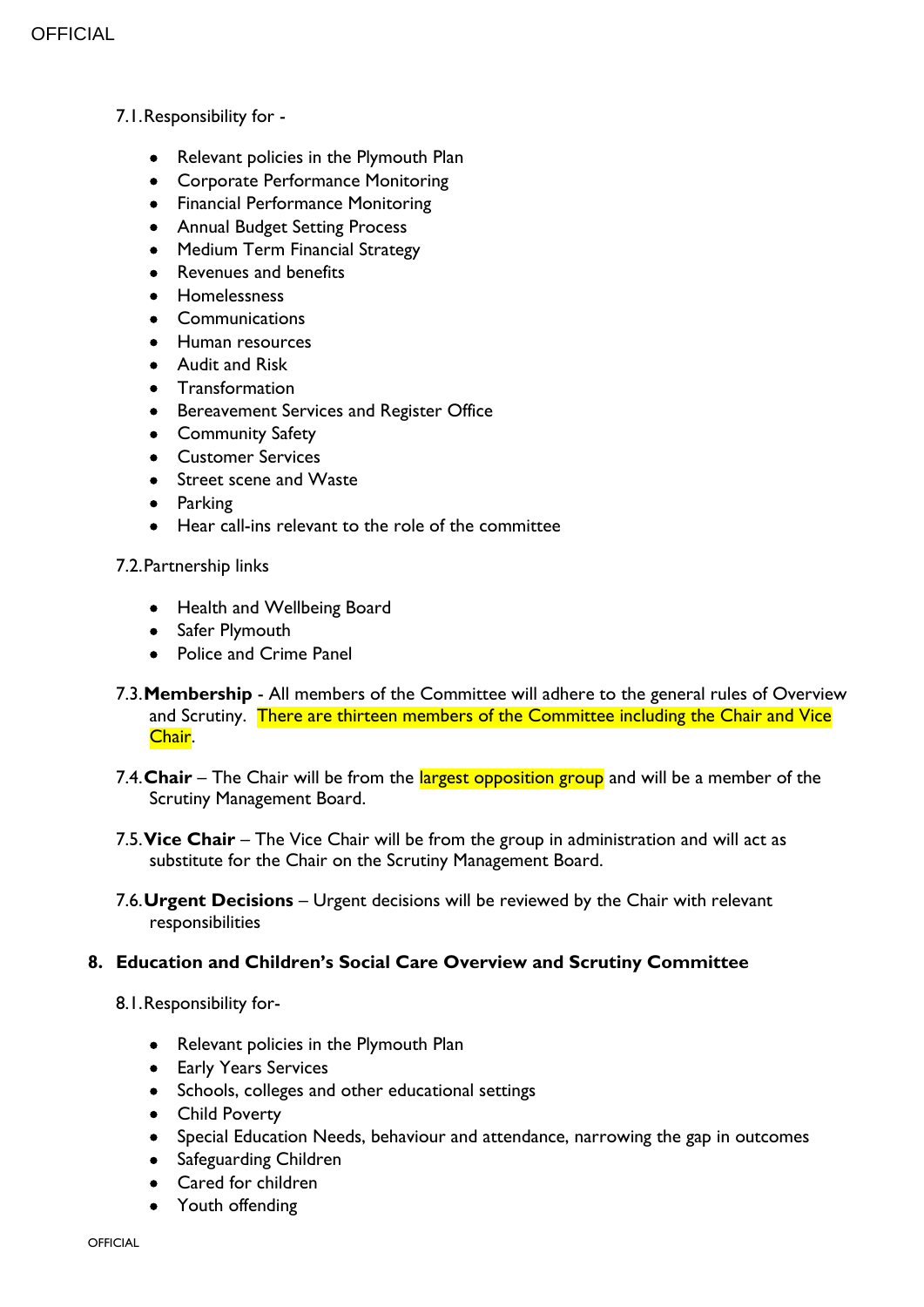- Adoption and Fostering
- **•** Corporate Parenting
- Hear call-ins relevant to the role of the committee

#### 8.2.Partnership Links

- Plymouth Safeguarding Children's Board
- Plymouth Education Board
- Health and Wellbeing Board
- Regional Adoption Agency
- Children's Partnership
- 8.3.Membership All members of the Committee will adhere to the general rules of Overview and Scrutiny. There are thirteen members of the Committee including the Chair and Vice Chair.
- 8.4. Chair The Chair will be from the largest opposition group and will be a member of the Scrutiny Management Board.
- 8.5.**Vice Chair** The Vice Chair will be from the group in administration and will act as substitute for the Chair on the Scrutiny Management Board.
- 8.6.**Urgent Decisions** Urgent decisions will be reviewed by the Chair with relevant responsibilities

#### **9. Health and Adult Social Care Overview and Scrutiny Committee**

- 9.1.Responsibility for
	- Relevant policies in the Plymouth Plan
	- **•** Integrated Commissioning
	- Hospital and community health services
	- dental services, pharmacy and NHS ophthalmic services;
	- public health services
	- Adult Social Care Services
	- Adult Safeguarding Services
	- Hear call-ins relevant to the role of the committee
- 9.2.Statutory Role with regard to undertaking all the statutory functions in accordance with Section 244, of the National Health Act 2006, (as amended by Health and Social Care Act 2012) regulations and guidance under that section.
- 9.3.Partnership Links
	- Health and Wellbeing Board
	- Plymouth Safeguarding Adults Board
	- Integrated Commissioning Board
- 9.4.**Membership** All members of the Committee will adhere to the general rules of Overview and Scrutiny. There are thirteen members of the Committee including the Chair and Vice Chair. The Vice Chair is from the opposite political group to the Chair.
- **10. Chair** The Chair will be from the largest opposition group and will be a member of the Scrutiny Management Board.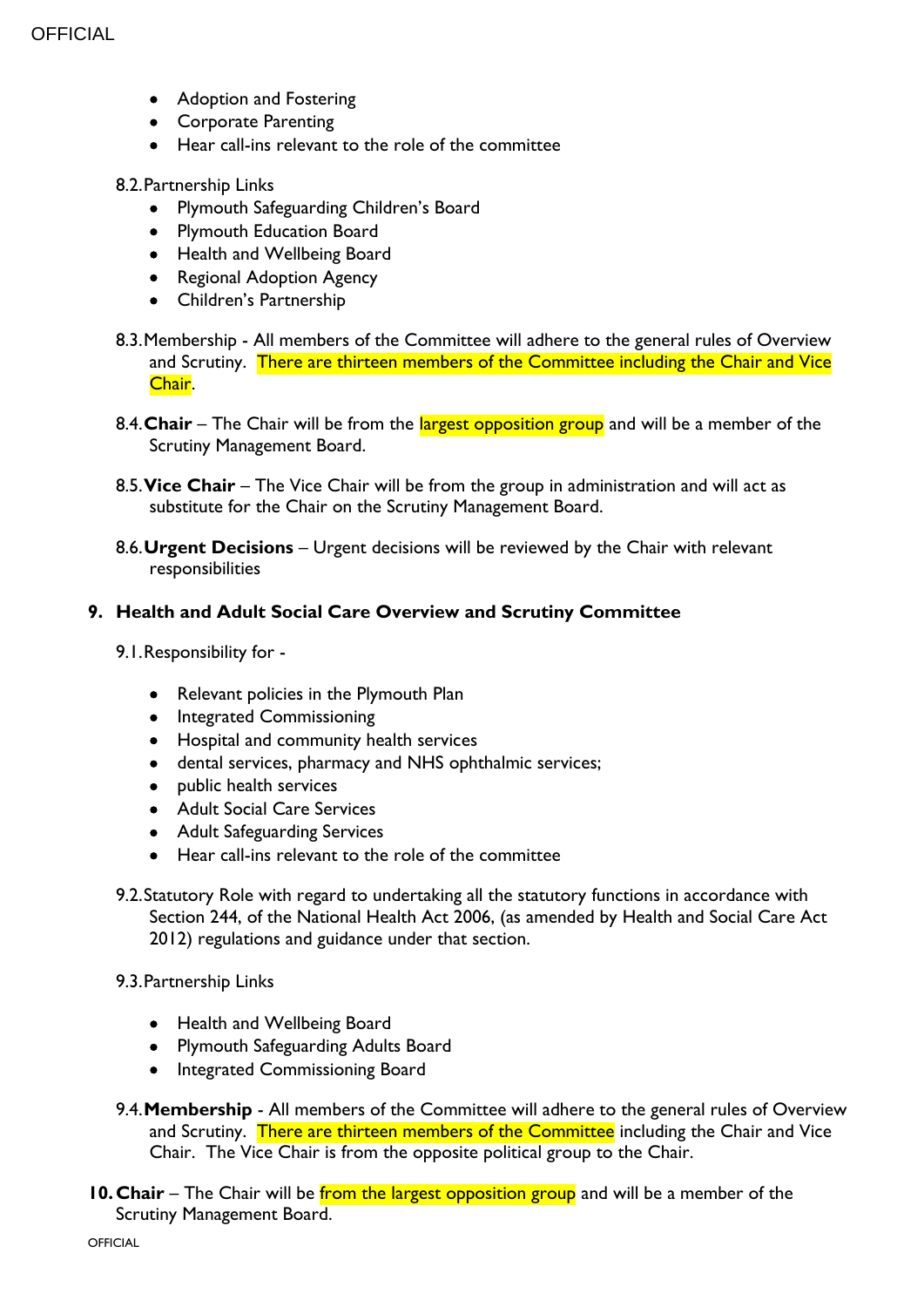- **11. Vice Chair** The Vice Chair will be from the group in administration and will act as substitute for the Chair on the Scrutiny Management Board.
- **12.Urgent Decisions** Urgent decisions will be reviewed by the Chair with relevant responsibilities.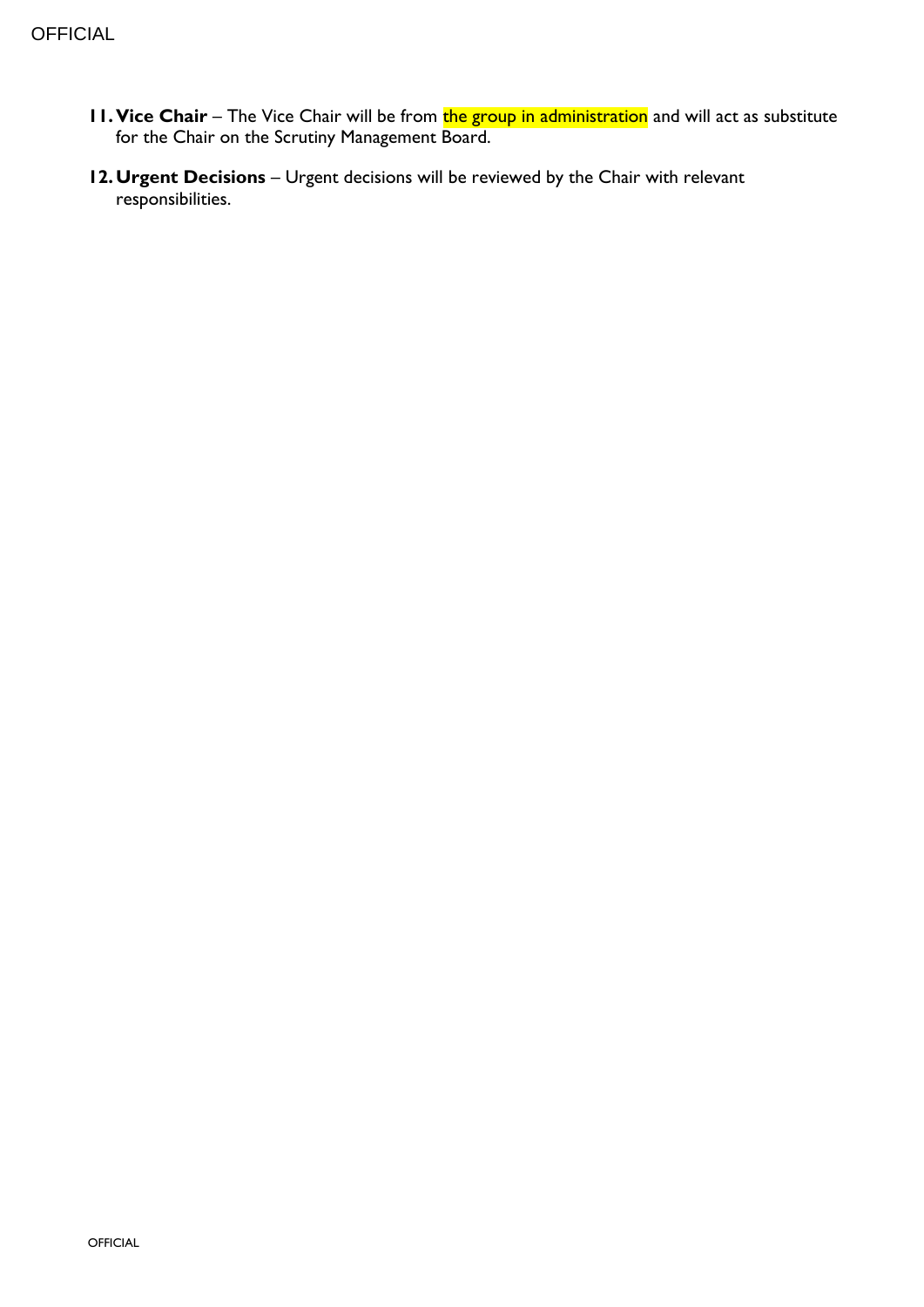#### **Amendment to Part B section 4 of the Constitution.**

Amendments highlighted in yellow.

### **4.5ORDER OF BUSINESS AT ORDINARY MEETING OF COUNCIL**

- 4.5.1 At ordinary meetings (except for Council Tax setting meetings) the order of business will be to:
	- a. elect the chair (if the Lord Mayor and Deputy are absent)
	- b. receive apologies for absence from Councillors
	- c. approve minutes of the last meeting as a correct record
	- d. receive declarations of interest from Councillors
	- e. Note any changes made by a political group to its allocated seats on committees (other than committees of the executive).
	- f. To make appointments to outside bodies (unless the outside body's function relates to an executive function)
	- f. reply to [questions by the public](bookmark://questionsbypublic/) ( [see Part B\)](bookmark://_PART_B:_RESPONSIBILITY/)
	- g. receive announcements from the Lord Mayor, Head of Paid Service, Responsible Finance Officer and Monitoring Officer
	- h. receive announcements from the Leader, Cabinet members, committee chairs
	- i. receive presentations of and responses to [Council Petitions](bookmark://Petitions_guidance/) [\(see Part G\)](bookmark://_PETITIONS_-_GUIDANCE/)
	- j. deal with any unfinished business from the last meeting
	- k. respond to recommendations from the Cabinet
	- l. respond to recommendations and reports from Overview and Scrutiny Committees/sub-committees
	- m. respond to recommendations from other Committees requiring Council approval
	- n. respond to reports from the Chief Executive, Responsible Finance Officer or Monitoring Officer
	- o. deal with [motions on notice](bookmark://APPENDIXONE/)
	- p. deal with any other agenda items
	- q. deal with [questions by Councillors](bookmark://Questions_by_councillors/) to the Leader, Cabinet members and committee chairs about their areas of responsibility2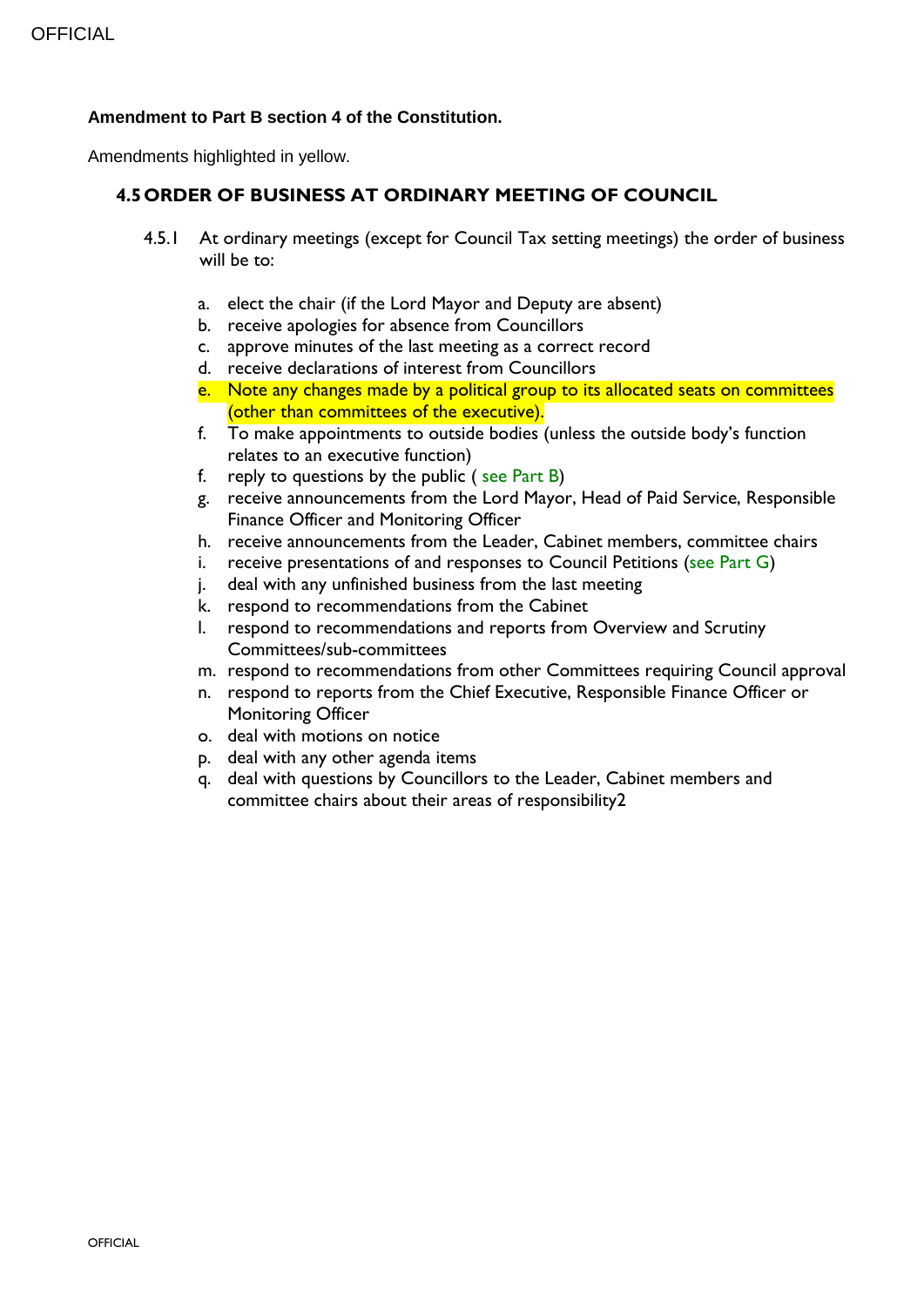### **Amendment to Part E section 2 of the Constitution.**

Amendments highlighted in yellow.

#### **General Rules Applying to Committees**

#### 2. **APPOINTMENT OF COMMITTEES**

Council is responsible for appointing and dissolving committees and for agreeing their membership and roles, unless the law says otherwise. Allocation of seats will be made by Council at the AGM each year.

Changes during the municipal year to those appointed to a committee seat allocated to a political group will be able to be delegated to the Monitoring Officer to enact:

- on the advice and agreement of the leader and the whip of the relevant political group seeking changes to the group's appointments; and
- Provided any changes being made do not affect the agreed political proportionality of the Council.

Where any change requested by a political group has the effect of altering the political proportionality as approved by Council, no changes may be approved other than by a meeting of full Council.

Where amendments are made to committee appointments by the Monitoring Officer, those changes will be reported to Council at the next ordinary meeting.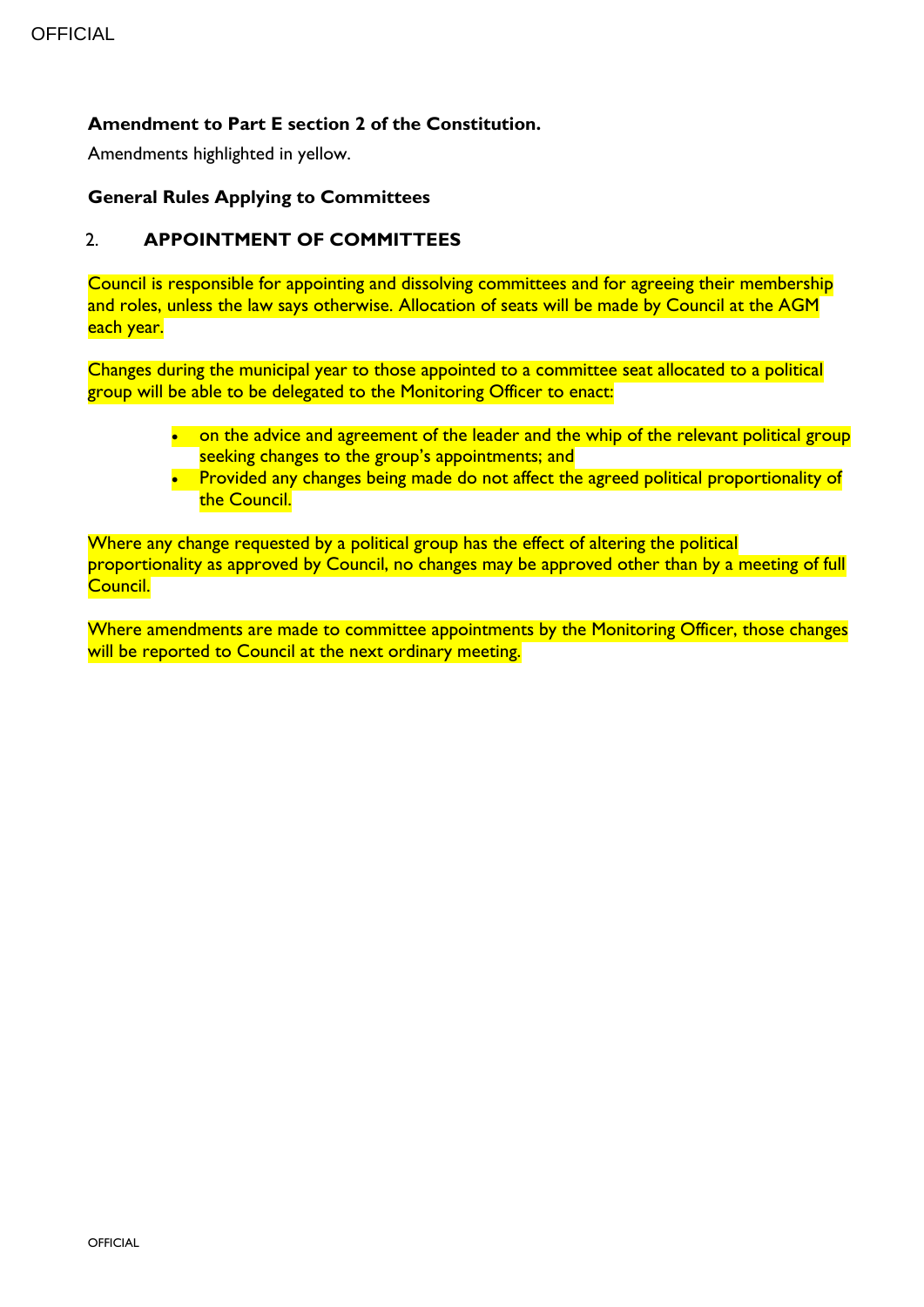# **Amendments to Part H Standing Orders**

Amendments in yellow

# **Appointment of Proper Officers**

- 1. The Following table, subject to 2 and 3 below, sets out the proper officer appointments of the Council.
- 2. Legislation in these tables includes any amendments, re-enactments and subordinate legislation.
- 3. In relation to any other Proper Officer appointments which are contained with legislation, whether that legislation was made before or after this list was approved and requiring a proper officer appointment, the or authorised officer Chief Executive shall (or the Assistant Chief Executive in their absence) shall be delegated the responsibility to allocate all such functions to appropriate officers, in consultation with the Leader and Leader of the opposition.

| Legislation                         |                         | <b>Responsibility</b>                                                                                   | <b>Proper officer</b>                                                         |
|-------------------------------------|-------------------------|---------------------------------------------------------------------------------------------------------|-------------------------------------------------------------------------------|
| <b>Local Government</b><br>Act 1972 | Section 83(1) to<br>(4) | Witnessing and<br>receiving declarations<br>of acceptance of office                                     | <b>Chief Executive</b><br>$\overline{\text{Or}}$<br><b>Monitoring Officer</b> |
|                                     | Section 84(1)           | Receiving a<br>Councillor's<br>resignation                                                              | <b>Chief Executive</b><br>$\overline{\text{Or}}$<br><b>Monitoring Officer</b> |
|                                     | Section 88 (2)          | Calling a Council<br>meeting to elect a chair<br>if there is a casual<br>vacancy                        | <b>Chief Executive</b>                                                        |
|                                     | Section 89(1)           | Giving notice of a<br>casual vacancy                                                                    | <b>Chief Executive</b>                                                        |
|                                     | Section 100B            | Access to Agenda and<br><b>Connected Reports</b>                                                        | <b>Monitoring Officer</b>                                                     |
|                                     | Section 100C            | Inspection of minutes<br>and other documents<br>after the meeting                                       | <b>Head of</b><br>Governance,<br><b>Performance and</b><br><b>Risk</b>        |
|                                     | Section 100D            | Listing background<br>papers for reports and<br>making copies<br>available for the public<br>to look at | <b>All Service</b><br><b>Directors</b>                                        |
|                                     | Section 100F            | Additional right of<br>access to documents<br>for members                                               | <b>Monitoring Officer</b>                                                     |
|                                     | Section 115(2)          | Receiving money due                                                                                     | Responsible                                                                   |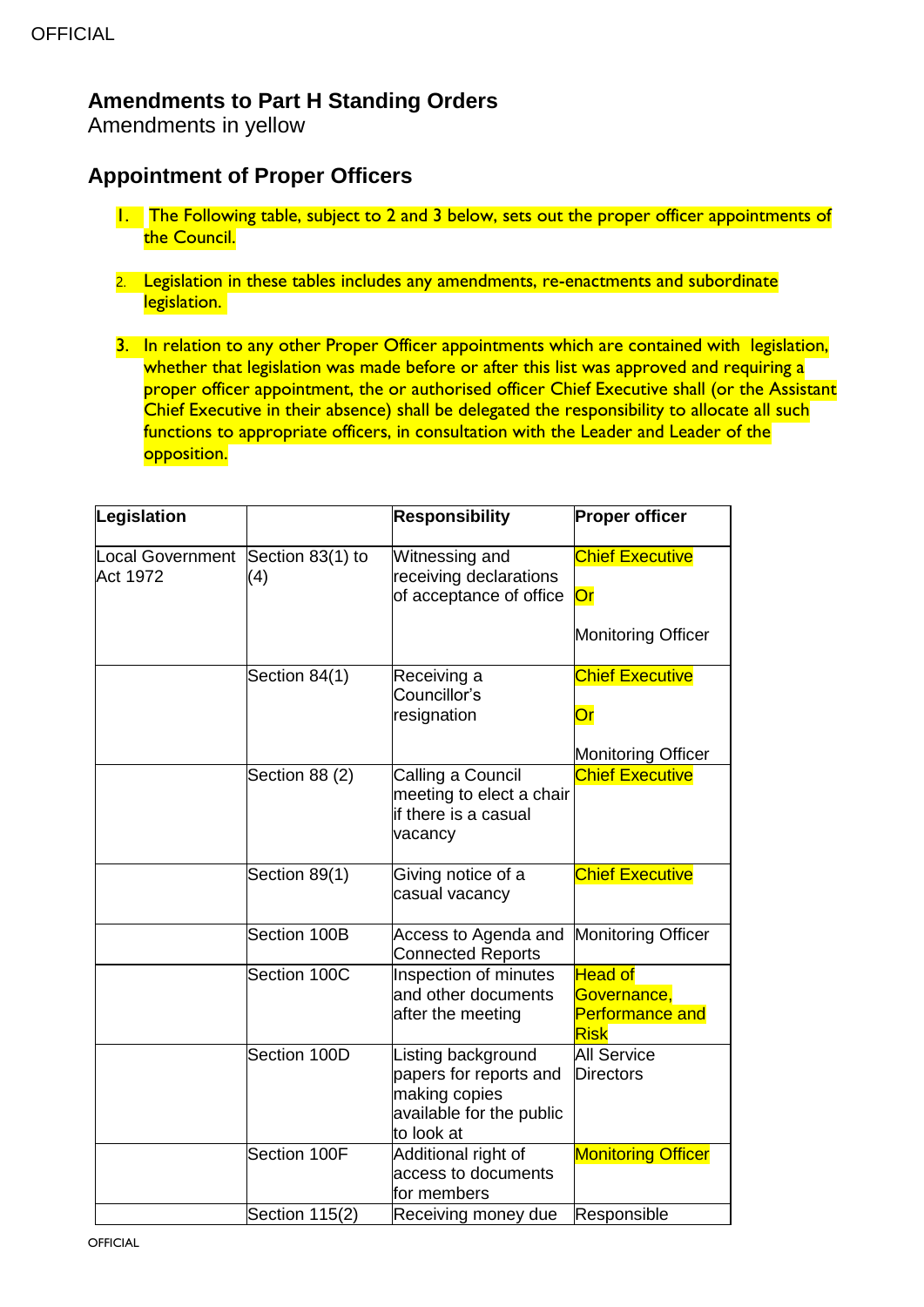|                                                               |                                   | from officers                                                                  | <b>Finance Officer</b>                                                     |
|---------------------------------------------------------------|-----------------------------------|--------------------------------------------------------------------------------|----------------------------------------------------------------------------|
|                                                               | Section 146(1)(a)<br>and (b)      | Making declarations<br>and certificates about<br>transferring securities       | Responsible<br><b>Finance Officer</b>                                      |
|                                                               | Section 191                       | Receiving applications<br>under Section 1 of the<br><b>Ordnance Survey Act</b> | Head of Legal<br>Services                                                  |
|                                                               | Section 225                       | Depositing documents                                                           | Head of Legal<br>Services                                                  |
|                                                               | Section 228(3)                    | Making accounts<br>available for<br>Councillors to look at                     | Responsible<br><b>Finance Officer</b>                                      |
|                                                               | Section 229(5)                    | Certifying photocopies<br>of documents                                         | Head of Legal<br><b>Services</b>                                           |
|                                                               | Section 234 *                     | Authenticating<br>documents                                                    | Head of Legal<br>Services and all<br><b>Service Directors</b>              |
|                                                               | Section 238                       | Certifying byelaws                                                             | Head of Legal<br><b>Services</b>                                           |
|                                                               | Section 248                       | Keeping a list of<br>freemen of the city                                       | <b>Monitoring Officer</b>                                                  |
|                                                               | Schedule 12,<br>paragraph 4(2)(b) | Signing the summons<br>to Council                                              | <b>Chief Executive</b>                                                     |
|                                                               | Schedule 14,<br>paragraph 25      | Certifying resolutions<br>passed under this<br>paragraph                       | Head of Legal<br>Services                                                  |
| Local Government Section 30(5)<br>Act 1974                    |                                   | Giving notice that<br>copies of an<br>ombudsman's report<br>are available      | <b>Strategic Director</b><br>for Customer and<br><b>Corporate Services</b> |
| Local Government<br>(Miscellaneous<br>Provisions) Act<br>1976 | Section 41(1)<br>Section 4 (2A)   | Certifying copies of<br>resolutions and<br>minutes                             | Monitoring Officer                                                         |

46

| <b>Local Authorities</b><br>Cemeteries Order<br>1977             | schedule 2 | Regulation 10 and Signing exclusive burial Head of Public<br>rights                              | <b>Protection Service</b>                       |
|------------------------------------------------------------------|------------|--------------------------------------------------------------------------------------------------|-------------------------------------------------|
| <b>Local Elections</b><br>(Principal Area)<br><b>Rules 1986</b>  | Rule 46    | Keeping documents<br>after an election and<br>making them available<br>for the public to look at | <b>Electoral</b><br><b>Registration Officer</b> |
| <b>Local Authorities</b><br>(Referendum)<br><b>Petitions and</b> | Part 2     | <b>Petitions and</b><br><b>Referendums</b>                                                       | <b>Chief Executive</b>                          |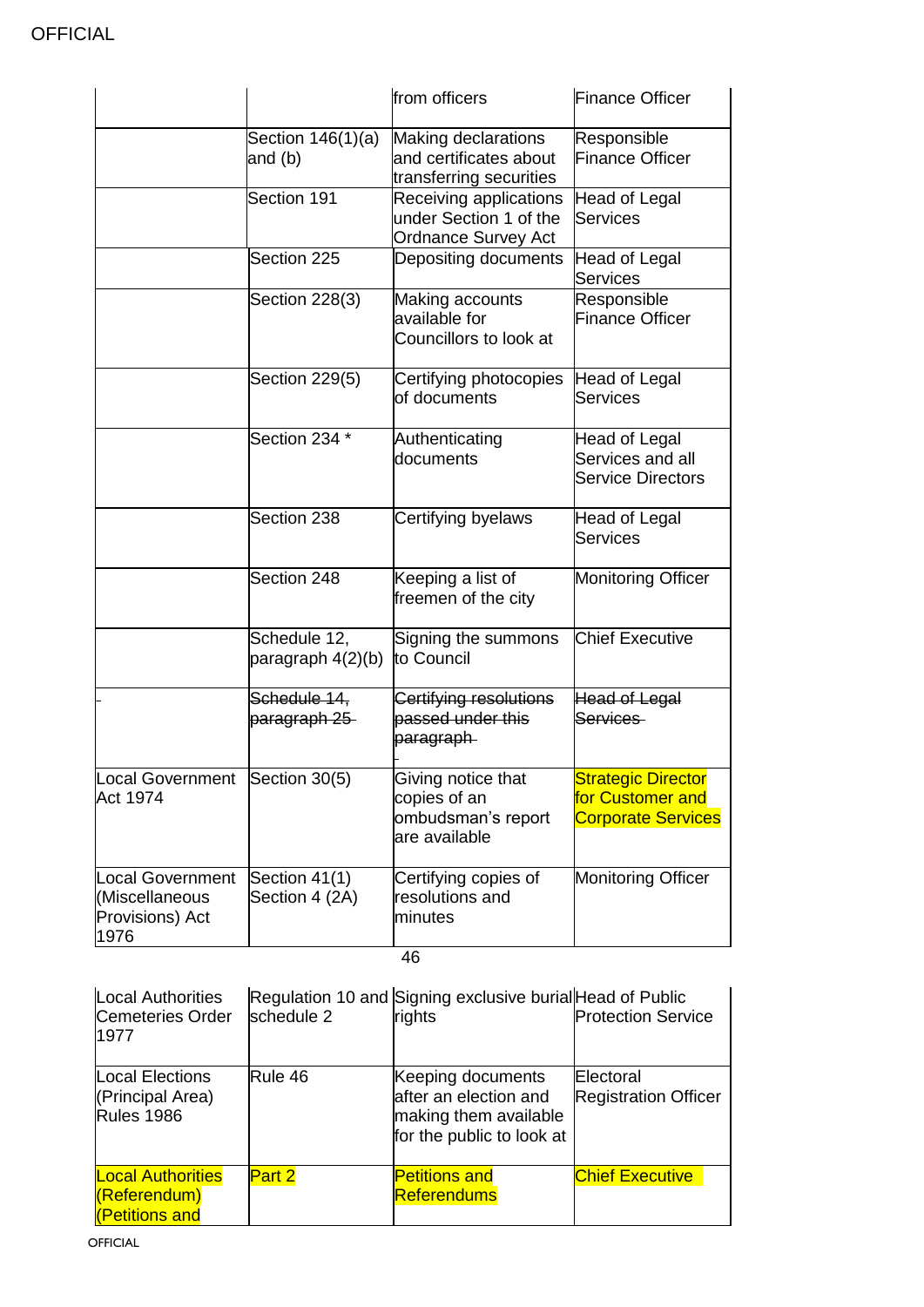| Directions)                                 |                   |                                            |                                                             |
|---------------------------------------------|-------------------|--------------------------------------------|-------------------------------------------------------------|
| <b>Functions</b><br><b>Regulations 2000</b> |                   |                                            |                                                             |
| <b>Local Authorities</b>                    |                   | <b>Conducting</b>                          | <b>Chief Executive</b>                                      |
| <b>Conduct of</b>                           |                   | <b>Referendums</b>                         |                                                             |
| Referendums)                                |                   |                                            |                                                             |
| (England)                                   |                   |                                            |                                                             |
| <b>Regulations 2012</b>                     |                   |                                            |                                                             |
| <b>Local Government</b>                     | Section 2(4)      | Keeping the list of                        | Service Director for                                        |
| and Housing Act<br>1989                     |                   | politically restricted<br>posts            | <b>Human Resources</b><br>and Organisational<br>Development |
| <b>Local Government</b>                     |                   | Dealing with political                     | Monitoring Officer                                          |
| (Committees and                             |                   | balance on                                 |                                                             |
| <b>Political Groups)</b>                    |                   | committees                                 |                                                             |
| Regulations 1990                            |                   |                                            |                                                             |
| <b>Local Authorities</b>                    | <b>Section 7</b>  | <b>Access to agenda and</b>                | <b>Monitoring Officer</b>                                   |
| <b>(Executive</b>                           |                   | connected reports for                      |                                                             |
| <b>Arrangements)</b>                        |                   | public meetings                            |                                                             |
| (Meetings and                               |                   |                                            |                                                             |
| <b>Access to</b>                            |                   |                                            |                                                             |
| Information)<br>(England)                   |                   |                                            |                                                             |
| <b>Regulations 2012</b>                     |                   |                                            |                                                             |
|                                             | <b>Section 10</b> | <b>General exception to</b>                | <b>Head of</b>                                              |
|                                             |                   | publication and access                     | Governance,                                                 |
|                                             |                   | duties                                     | <b>Performance and</b>                                      |
|                                             |                   |                                            | <b>Risk</b>                                                 |
|                                             |                   |                                            | $\overline{\text{Or}}$                                      |
|                                             |                   |                                            |                                                             |
|                                             | <b>Section 12</b> | <b>Record of executive</b>                 | <b>Monitoring Officer</b><br><b>Head of</b>                 |
|                                             |                   | decisions at meetings                      | Governance.                                                 |
|                                             |                   |                                            | <b>Performance and</b>                                      |
|                                             |                   |                                            | <b>Risk</b>                                                 |
|                                             | <b>Section 13</b> | <b>Record of executive</b>                 | <b>Head of</b>                                              |
|                                             |                   | decisions by individuals Governance,       |                                                             |
|                                             |                   |                                            | <b>Performance and</b>                                      |
|                                             |                   |                                            | <b>Risk</b>                                                 |
|                                             | <b>Section 14</b> | Inspection of                              | <b>Head of</b>                                              |
|                                             |                   | documents following<br>executive decisions | Governance,<br><b>Performance and</b>                       |
|                                             |                   |                                            | <b>Risk</b>                                                 |
|                                             | <b>Section 15</b> | Inspection of                              | <b>All Service</b>                                          |
|                                             |                   | <b>background papers</b>                   | <b>Directors</b>                                            |
|                                             |                   |                                            |                                                             |
|                                             | <b>Section 16</b> | <b>Additional access</b>                   | <b>Monitoring Officer</b>                                   |
|                                             |                   | rights for members of                      |                                                             |
|                                             |                   | the overview and                           |                                                             |
|                                             |                   | scrutiny committees                        |                                                             |
|                                             | <b>Section 20</b> | <b>Confidential</b>                        | <b>Monitoring Officer</b>                                   |
|                                             |                   | Information and                            |                                                             |
| <b>Local Authorities</b>                    |                   | exempt information                         | Service Director for                                        |
|                                             |                   | Giving notice of                           |                                                             |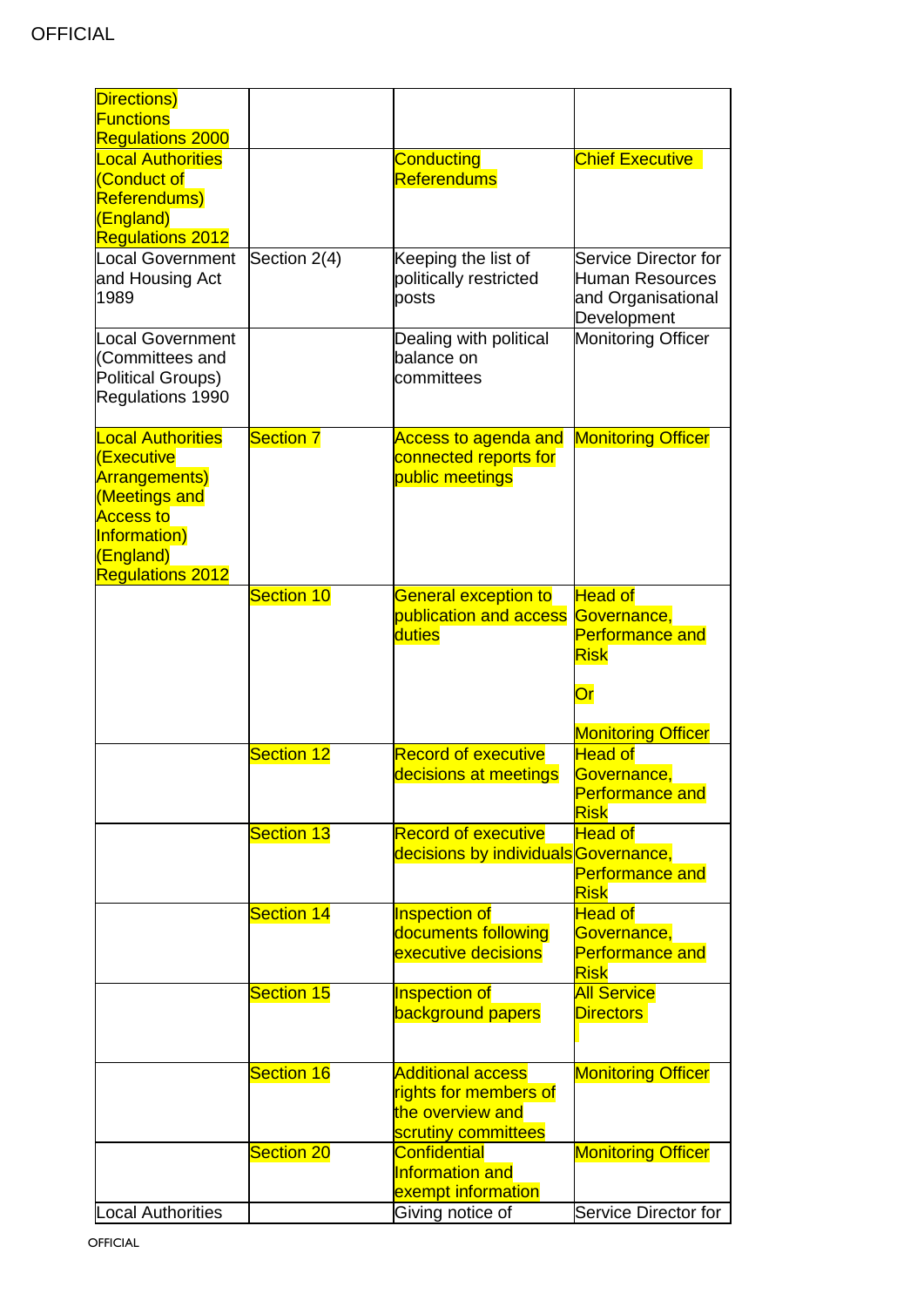| (Standing Orders)<br>(England)<br>regulations 2001  |                   | appointments and<br>dismissals of officers in and Organisational<br>accordance with the<br>regulations                                                      | Human Resources<br>Development                                                                                                                                                                                                                                             |
|-----------------------------------------------------|-------------------|-------------------------------------------------------------------------------------------------------------------------------------------------------------|----------------------------------------------------------------------------------------------------------------------------------------------------------------------------------------------------------------------------------------------------------------------------|
| <b>Local Government</b><br>Act 2000                 |                   | Acting as proper officer Monitoring Officer<br>for all the<br>responsibilities in the<br><b>Local Government Act</b><br>2000 and subordinate<br>legislation |                                                                                                                                                                                                                                                                            |
| Localism Act 2011                                   | <b>Section 33</b> | To receive written<br>requests and grant<br>dispensations                                                                                                   | <b>Monitoring Officer</b>                                                                                                                                                                                                                                                  |
| <b>Freedom of</b><br><b>Information Act</b><br>2000 | <b>Section 36</b> | <b>Qualified Person</b>                                                                                                                                     | <b>Monitoring Officer</b>                                                                                                                                                                                                                                                  |
| <b>Public Health Act</b><br>1936                    | Section 84        | Cleansing of filthy and<br>verminous articles                                                                                                               | Director of Public<br>Health                                                                                                                                                                                                                                               |
|                                                     |                   |                                                                                                                                                             | Consultant in<br>Communicable<br>Disease Control<br>(CCDC), and any<br>equivalently<br>medically qualified<br>officer as<br>designated by the<br>Devon, Cornwall<br>and Somerset<br><b>Public Health</b><br><b>England Centre or</b><br>by any successor<br>agency or unit |
| Public Health Act<br>1936                           | Section 85(2)     | Cleansing of filthy and Director of Public<br>verminous persons and Health<br>their clothing                                                                |                                                                                                                                                                                                                                                                            |
|                                                     |                   |                                                                                                                                                             | Consultant in<br>Communicable<br>Disease Control<br>(CCDC), and any<br>equivalently<br>medically qualified<br>officer as<br>designated by the<br>Devon, Cornwall<br>and Somerset<br><b>Public Health</b><br><b>England Centre or</b><br>by any successor<br>agency or unit |
| Public Health Act<br>1961                           | Section 37        | Controlling verminous<br>things                                                                                                                             | Strategic Director of<br><b>Public Health</b>                                                                                                                                                                                                                              |
|                                                     |                   |                                                                                                                                                             | Consultant in<br>Communicable                                                                                                                                                                                                                                              |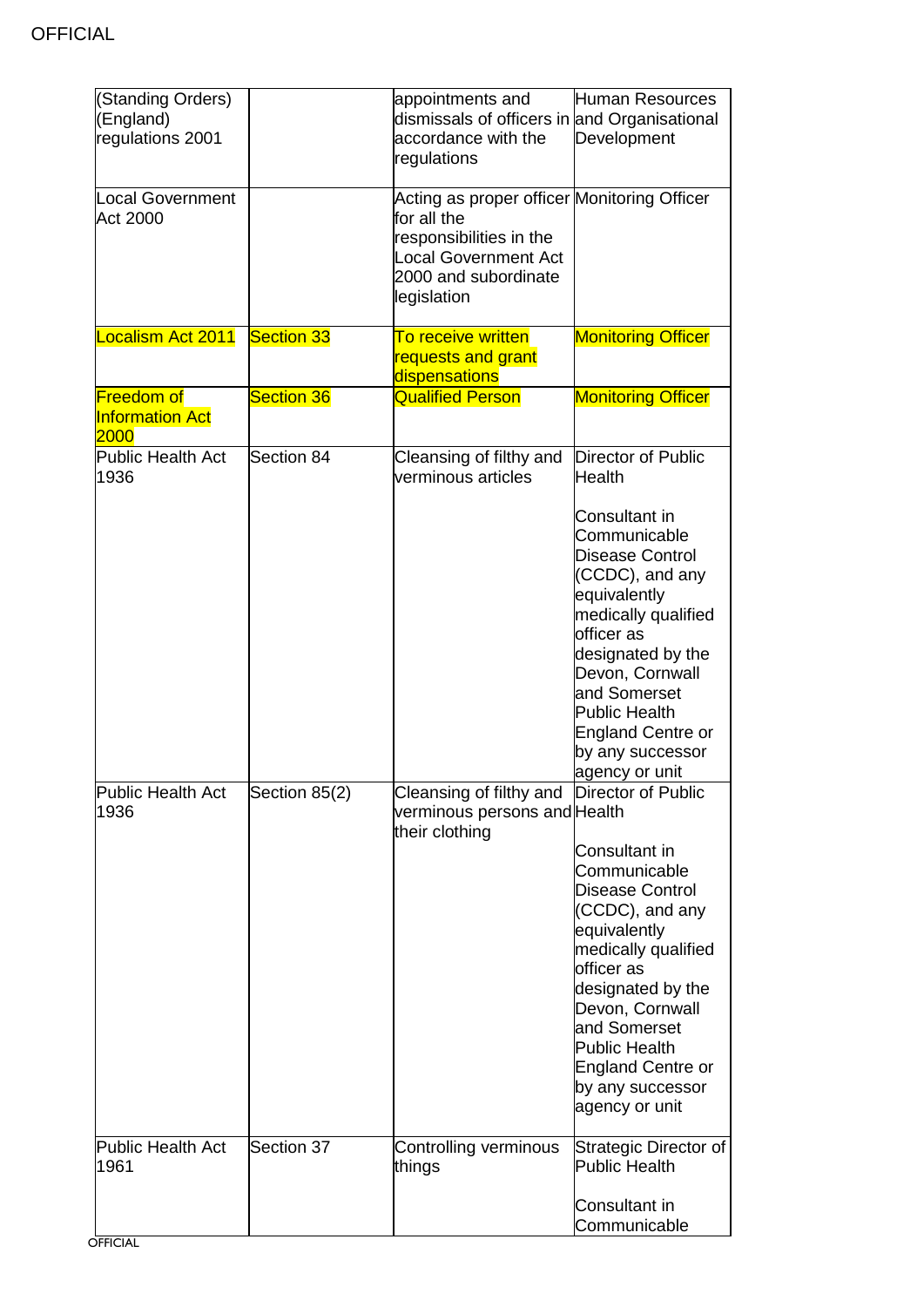|                                                                                |                                                                                                       |                                                                                                        | Disease Control<br>(CCDC), and any<br>equivalently<br>medically qualified<br>officer as<br>designated by the<br>Devon, Cornwall<br>and Somerset<br>Public Health<br>England Centre or<br>by any successor<br>agency or unit                                                                                                                                                         |
|--------------------------------------------------------------------------------|-------------------------------------------------------------------------------------------------------|--------------------------------------------------------------------------------------------------------|-------------------------------------------------------------------------------------------------------------------------------------------------------------------------------------------------------------------------------------------------------------------------------------------------------------------------------------------------------------------------------------|
| <b>Public Health</b><br>(Aircraft)<br>Regulations 1979<br><b>Public Health</b> | Regulation 5 and<br>ncluding all<br>subsequent<br>eference to<br>nedical officers<br>Regulation 5 and |                                                                                                        | <b>Director of Public</b><br><b>Health</b><br>Consultant in<br>Communicable<br>Disease Control<br>(CCDC), and any<br>equivalently<br>medically qualified<br>officer as<br>designated by the<br>Devon, Cornwall<br>and Somerset<br><b>Public Health</b><br><b>England Centre or</b><br>by any successor<br>agency or unit (as<br>Medical Officer of<br>Health)<br>Director of Public |
| (Ships) Regulationsncluding all<br>1979                                        | subsequent<br>eference to<br>medical officers                                                         |                                                                                                        | Health<br>Consultant in<br>Communicable<br>Disease Control<br>(CCDC), and any<br>equivalently<br>medically qualified<br>officer as<br>designated by the<br>Devon, Cornwall<br>and Somerset<br><b>Public Health</b><br>England Centre or<br>by any successor<br>agency or unit (as<br>Medical Officer of<br>Health)                                                                  |
| <b>Public Health</b><br>(Control of Disease<br>Act) 1984 as<br>amended         | Section 61 and 62                                                                                     | Powers to enter<br>premises for health<br>protection purposes,<br>and supplementary<br>powers of entry | Director of Public<br>Health<br>Consultant in<br>Communicable                                                                                                                                                                                                                                                                                                                       |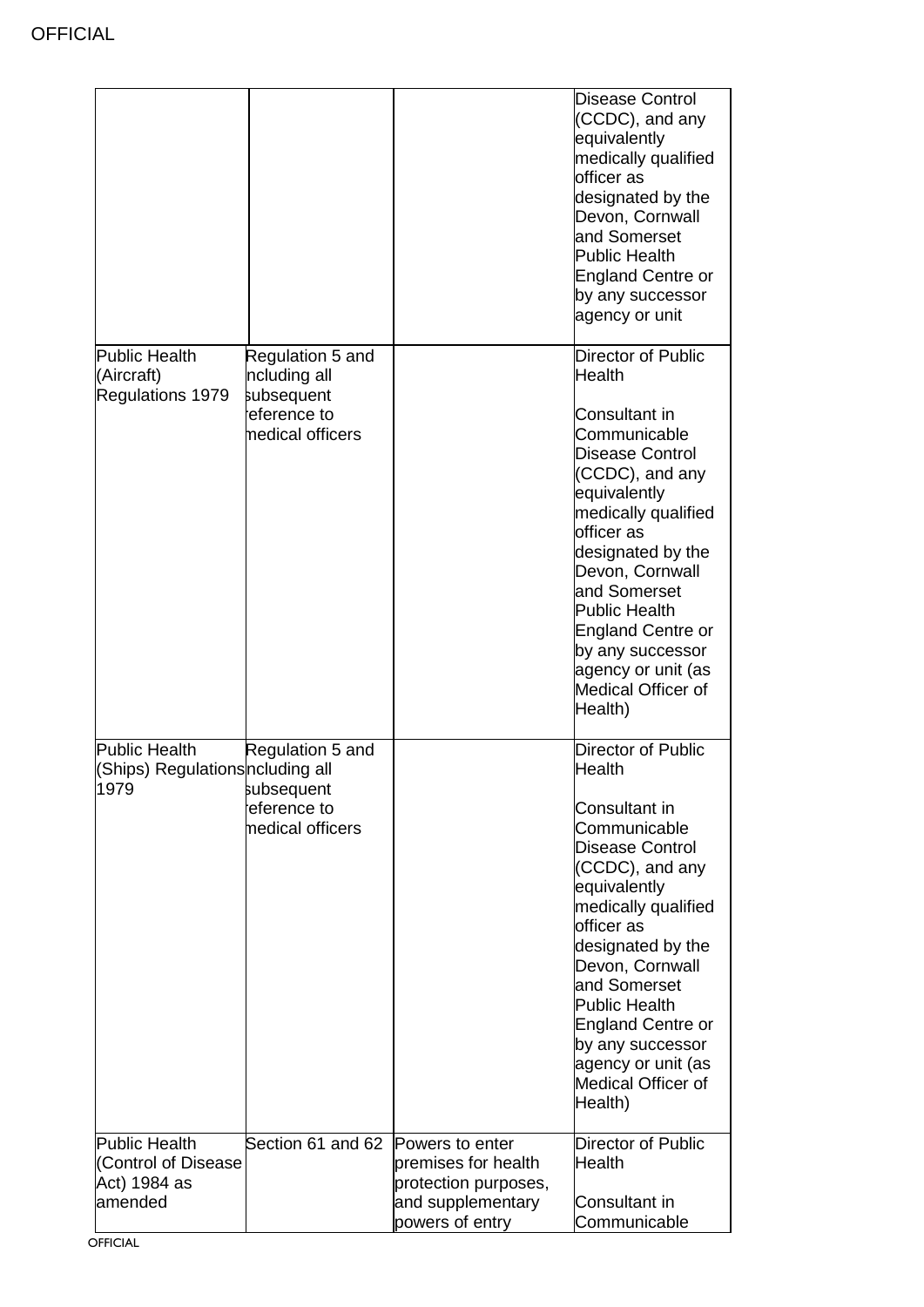|                                                                             |                                 |                                                                                                                                                                      | <b>Disease Control</b><br>(CCDC), and any<br>equivalently<br>medically qualified<br>officer as<br>designated by the<br>Devon, Cornwall<br>and Somerset<br><b>Public Health</b><br><b>England Centre or</b><br>by any successor<br>agency or unit                                                                  |
|-----------------------------------------------------------------------------|---------------------------------|----------------------------------------------------------------------------------------------------------------------------------------------------------------------|-------------------------------------------------------------------------------------------------------------------------------------------------------------------------------------------------------------------------------------------------------------------------------------------------------------------|
| <b>Public Health</b><br>(Control of Disease<br>Act) 1984 as<br>amended      | Section 48                      | <b>Certification for</b><br>removal of bodies to<br>mortuary or for burial.                                                                                          | Director of Public<br>Health<br>Consultant in<br>Communicable<br>Disease Control<br>(CCDC), and any<br>equivalently<br>medically qualified<br>officer as<br>designated by the<br>Devon, Cornwall<br>and Somerset<br><b>Public Health</b><br><b>England Centre or</b><br>by any successor<br>agency or unit        |
| <b>Health Protection</b><br>(Local Authority<br>Powers)<br>Regulations 2010 | Regulations 8 (1)<br>and $8(2)$ |                                                                                                                                                                      | Director of Public<br><b>Health</b><br>Consultant in<br>Communicable<br>Disease Control<br>(CCDC), and any<br>equivalently<br>medically qualified<br>officer as<br>designated by the<br>Devon, Cornwall<br>and Somerset<br><b>Public Health</b><br><b>England Centre or</b><br>by any successor<br>agency or unit |
| <b>Health Protection</b><br>(Notification<br>Regulations) 2010              | Regulations 2, 3,<br>and 6      | Receipt and disclosure Director of Public<br>of notification of<br>suspected notifiable<br>disease, infection or<br>contamination in<br>patients and dead<br>persons | <b>Health</b><br>Consultant in<br>Communicable<br>Disease Control<br>(CCDC), and any<br>equivalently<br>medically qualified                                                                                                                                                                                       |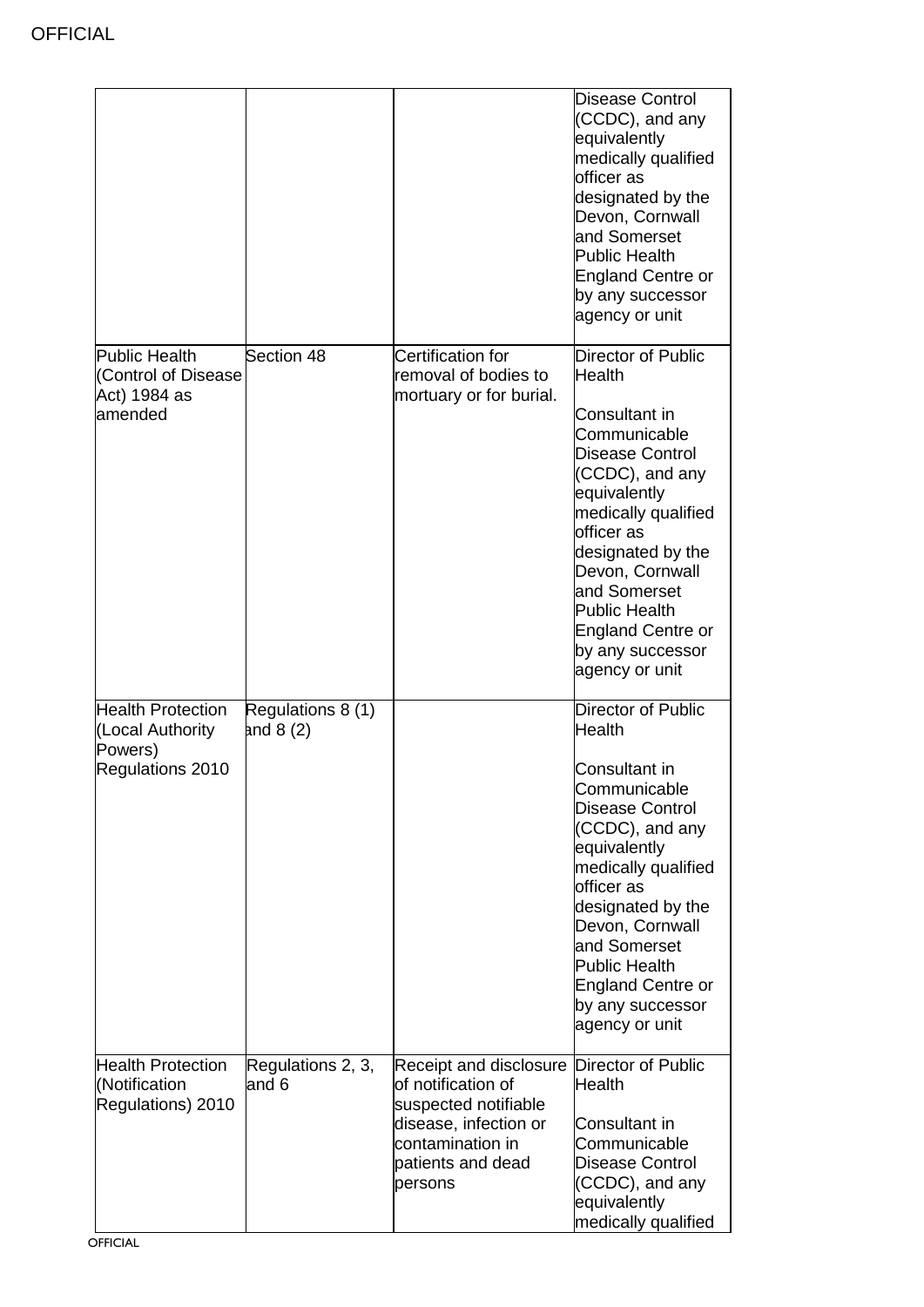|                                                                  |                   |                                                                            | officer as<br>designated by the<br>Devon, Cornwall<br>and Somerset<br>Public Health<br>England Centre or<br>by any successor<br>agency or unit |
|------------------------------------------------------------------|-------------------|----------------------------------------------------------------------------|------------------------------------------------------------------------------------------------------------------------------------------------|
| <b>Health Protection</b><br>(Part 2A Orders)<br>regulations 2010 |                   | Preparation of<br>application for Part 2A Health<br>Order                  | Director of Public                                                                                                                             |
| <b>Building Act 1984</b>                                         | <b>Section 78</b> | <b>Power to authorise</b><br>action in relation to<br>dangerous structures | Service director for<br><b>Strategic Planning</b><br>and Infrastructure                                                                        |
| <b>Food Safety Act</b><br>1990                                   | <b>Section 49</b> | <b>Form and</b><br>authentication of<br>ldocuments                         | <b>Strategic Director of</b><br><b>Public Health</b>                                                                                           |

| Registration<br>Services Act 1953                                                   |                       | Power to act as proper Service Director for<br>office for the<br>registration service                                                                                                               | <b>Customer Services</b>                                        |
|-------------------------------------------------------------------------------------|-----------------------|-----------------------------------------------------------------------------------------------------------------------------------------------------------------------------------------------------|-----------------------------------------------------------------|
| <b>National</b><br>Assistance Act<br>1948                                           | Section 47            | Taking people in need<br>of care and attention to Commissioning<br>a suitable place                                                                                                                 | Head of Strategic                                               |
| <b>National</b><br>Assistance<br>(Amendment) Act<br>1951                            | Section 1             | Certifying the need for<br>immediate action                                                                                                                                                         | Head of Strategic<br>Commissioning                              |
| Money Laundering<br>Regulations 2003                                                | Regulation 7          | Being told about<br>suspected money<br>laundering                                                                                                                                                   | Responsible<br><b>Finance Officer</b>                           |
| Local government<br>data handling<br>guidelines under<br>the Data Protection<br>Act |                       | Manage information<br>risk within the Council's Finance Officer<br>risk management<br>framework                                                                                                     | Responsible                                                     |
| Local Democracy,<br>Economic<br>Development and<br><b>Construction Act</b><br>2009  | Sections 31 and<br>32 | Promote the role<br>of and provide support<br>to the overview and<br>scrutiny committees;<br>provide support and<br>guidance to members<br>and officers in relation<br>to the scrutiny<br>function. | <b>Head of</b><br>Governance,<br>Performance and<br><b>Risk</b> |
| Registration<br><b>Services Act</b>                                                 |                       | Proper officer for<br>registration of births,<br>marriages and deaths                                                                                                                               | Service Director for<br><b>Customer Services</b>                |
| Regulation of<br>Investigatory<br>Powers Act 2000                                   | 28 and 29             | Section 21, 22, 27, Designation of officers<br>empowered to grant<br>authorisation for the<br>carrying out of directed<br>surveillance, to                                                          | Information<br>Governance<br>Manager                            |